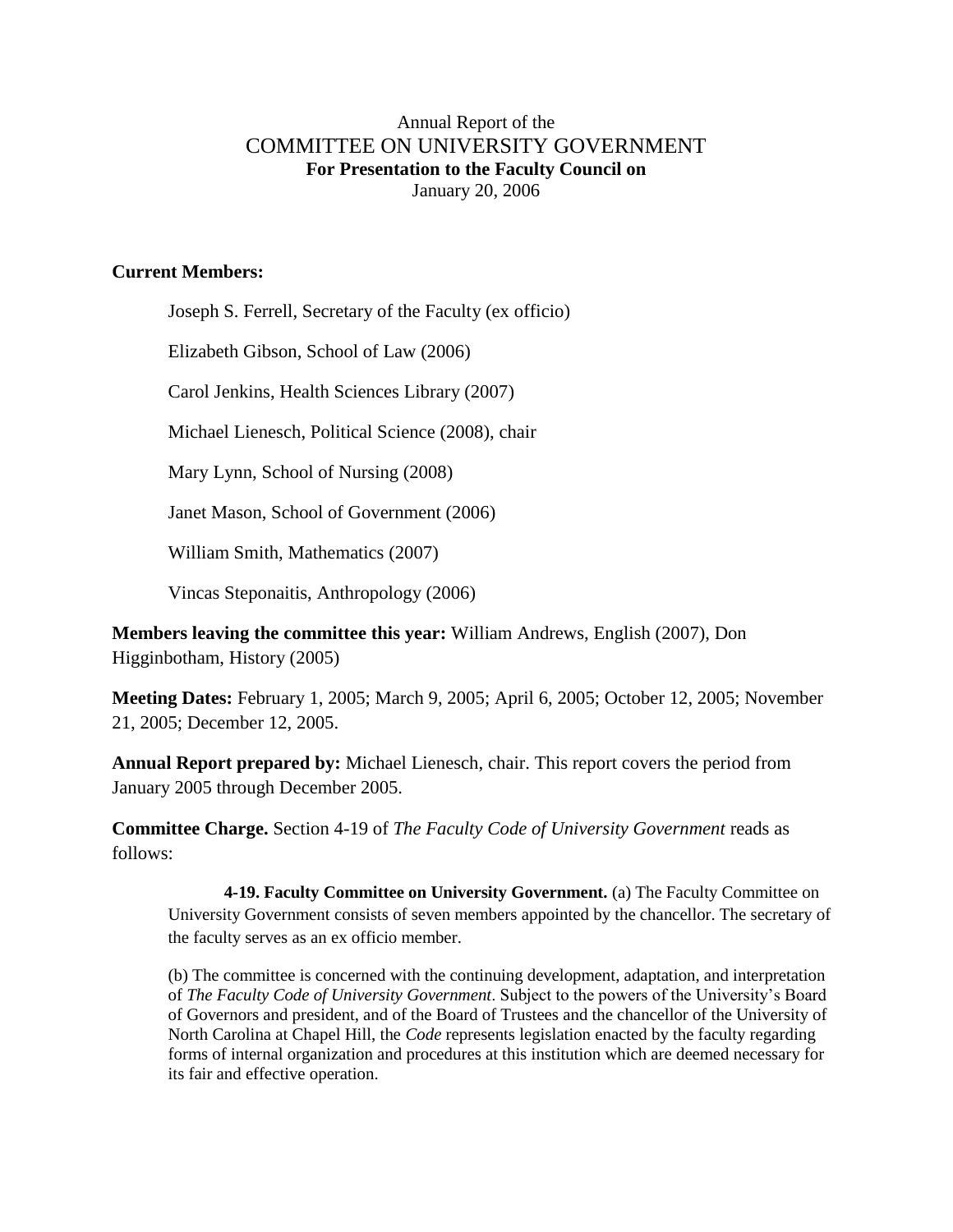(c) The committee periodically reviews the existing *Code* and solicits suggestions for its improvement; based on its review the committee recommends appropriate amendments in the *Code* for consideration and vote of the General Faculty. As provided under Article I of the *Code*, the committee considers and reports on other proposals to amend the *Code* and also periodically makes appropriate adjustments of the elective representatives in the Faculty Council. The committee considers and reports on special questions of University governance which are referred to it by the chancellor or members of the faculty. The committee is especially concerned with maintaining internal forms and procedures of academic administration which reflect principles of democracy and equity, vision and adaptability, and quality and responsibility, toward achieving the intellectual aims of the University.

**Report of Activities.** *Resolutions Presented and Adopted.* The committee presented the following resolutions, which were approved by the General Faculty on the dates indicated:

**Resolution 2005-1. Amending** *The Faculty Code of University Government* **as it Relates to The Duties of the Faculty Grievance Committee** (approved on first reading on January 14, 2005, and adopted on second reading on February 11, 2005).

**Resolution 2005-2. Amending** *The Faculty Code of University Government* **to Abolish the Committee on Instructional Personnel and to Delete References to It, to Provide for Faculty Review of Tenure and Promotion Recommendations, to Provide for Faculty Consultation With Respect to Appointments and Promotions Conferring Permanent Tenure and Appointments to Full-Time Fixed-Term Faculty Positions, and to Establish a Standing Committee on Fixed-Term Faculty** (approved on first reading on January 14, 2005, and adopted on second reading on February 11, 2005).

*Resolutions Presented.* The committee presents today the following resolution, which it recommends for approval on first reading at today's meeting (with a vote on second reading to follow in February):

## **Resolution 2006-1. Amending** *The Faculty Code of University Government* **as it Relates to the Membership of the University Committee on Copyright.**

*Ongoing*. In response to a request from the chair of the faculty, the Committee has continued its review of Articles 6-13 of *The Faculty Code of University Government* with the intention of proposing amendments that will promote consistency among provisions and bring the *Code* in line with current faculty governance and University practices.

## **Appendix 1**

**Report of the Committee on University Government on Resolution 2006-1.**